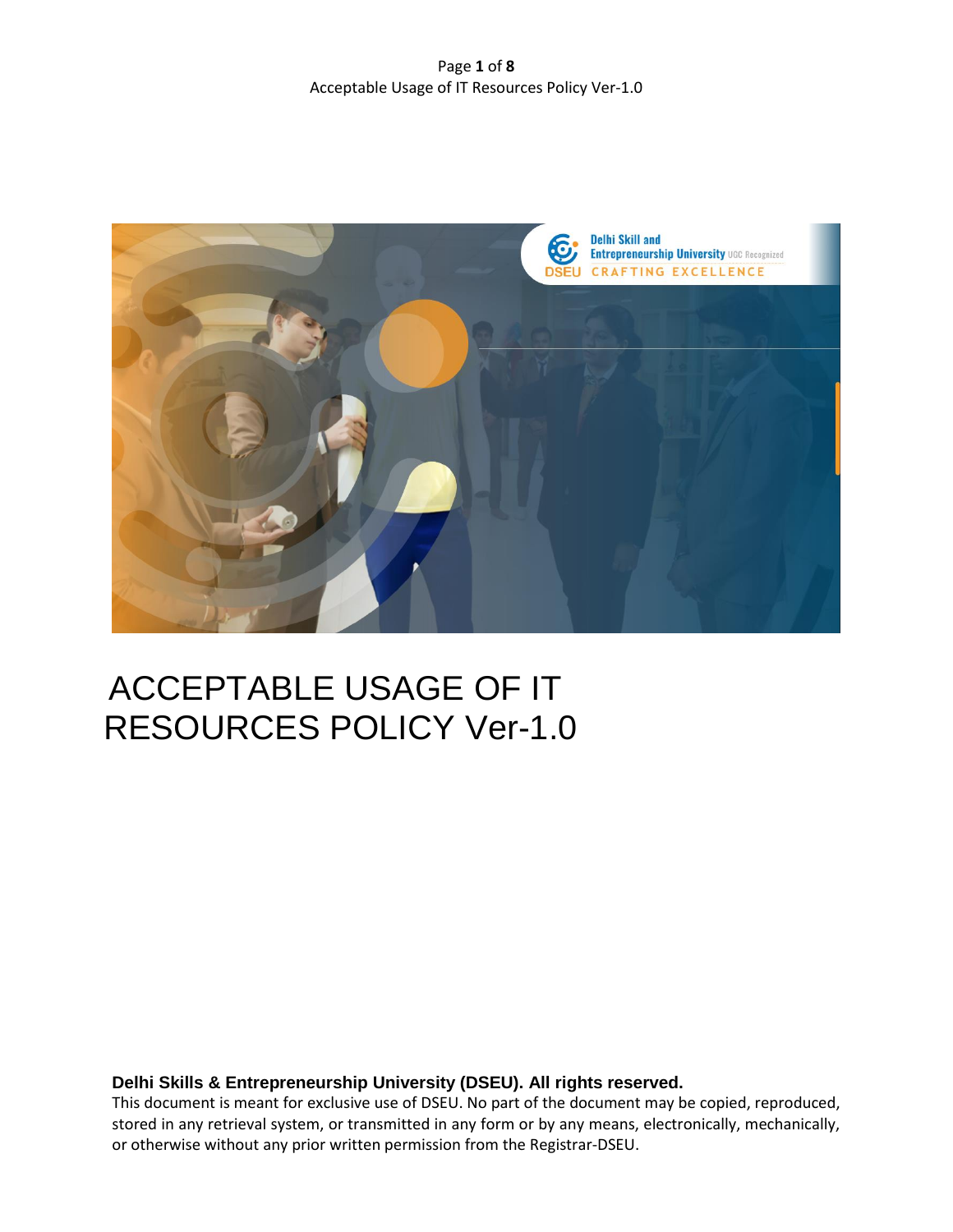## Page **2** of **8** Acceptable Usage of IT Resources Policy Ver-1.0

## **Release Control**

| <b>Release Date</b> | <b>Version</b>   | <b>Details</b>                  | <b>Released</b>                                               | Approved by:                          |
|---------------------|------------------|---------------------------------|---------------------------------------------------------------|---------------------------------------|
|                     | No:              |                                 | by:                                                           |                                       |
| September 21,       | V <sub>0.1</sub> | Pre-release, the purpose of     | Mr. Joyjit Roy Ghatak<br>Choudhury,<br>Consultant (IT) - DSEU |                                       |
| 2021                |                  | pre-release is to inform all    |                                                               |                                       |
|                     |                  | stake holders about the         |                                                               |                                       |
|                     |                  | issuance of this policy and     |                                                               |                                       |
|                     |                  | also to give advance intimation | Mr. Prasun Kumar,                                             |                                       |
|                     |                  | to the assured departments to   |                                                               | <b>Assistant Registrar(IT) - DSEU</b> |
|                     |                  | get prepared.                   |                                                               |                                       |
| November 17,        | $V$ 1.0          | First release                   | Mr. Ashwani                                                   | Dr. Neharika                          |
| 2021                |                  |                                 | Kansal,                                                       | Vohra,                                |
|                     |                  |                                 | Registrar -                                                   | <b>Vice Chancellor</b>                |
|                     |                  |                                 | <b>DSEU</b>                                                   | - DSEU                                |

# **Policy Owner**

| Department:    | <b>Represented by:</b> | <b>Date</b>      |
|----------------|------------------------|------------------|
| Registrar-DSEU | Mr.<br>Ashwani Kansal  | 2021<br>November |

# **Policy Assured by:**

| Department:    | <b>Represented by:</b>                   | <b>Applicable to</b>                           | <b>Date</b>         |
|----------------|------------------------------------------|------------------------------------------------|---------------------|
| Directors/HODs | <b>Individual Role</b><br><b>Holders</b> | Respective users<br>using computing<br>assets. | 2021<br>November 17 |

# **Delhi Skills & Entrepreneurship University (DSEU). All rights reserved.**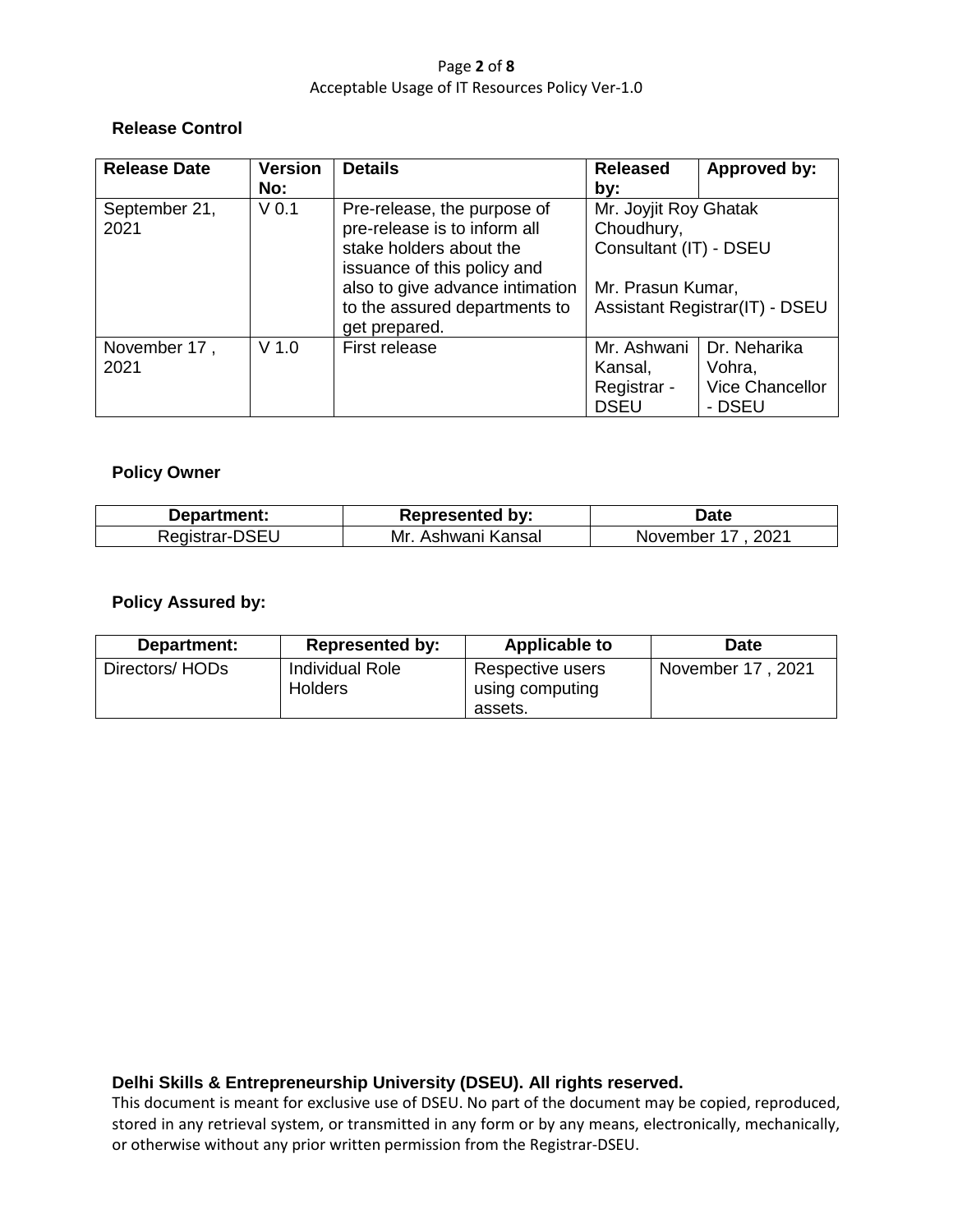## Page **3** of **8** Acceptable Usage of IT Resources Policy Ver-1.0

## **Table of Contents**

|                                            | <b>1. OBJECTIVE</b>                                                                          | 4 |  |
|--------------------------------------------|----------------------------------------------------------------------------------------------|---|--|
| 2. SCOPE                                   |                                                                                              | 4 |  |
| <b>3. USER RIGHTS AND RESPONSIBILITIES</b> |                                                                                              |   |  |
|                                            | <b>4. POLICY DETAILS</b>                                                                     | 5 |  |
|                                            | <b>4.1. ACCEPTABLE USE</b>                                                                   | 5 |  |
|                                            | <b>4.2. FAIR SHARE OF RESOURCES</b>                                                          | 6 |  |
|                                            | 4.3. ADHERENCE WITH CENTRAL, STATE, LOCAL, CYBER AND<br><b>APPLICABLE INTERNATIONAL LAWS</b> | 6 |  |
|                                            | <b>4.4. OTHER INAPPROPRIATE ACTIVITIES</b>                                                   | 7 |  |
|                                            | <b>4.5. PRIVACY AND PERSONAL RIGHTS</b>                                                      | 7 |  |
|                                            | <b>4.6. ENFORCEMENT AND COMPLIANCE</b>                                                       | 8 |  |

# **Delhi Skills & Entrepreneurship University (DSEU). All rights reserved.**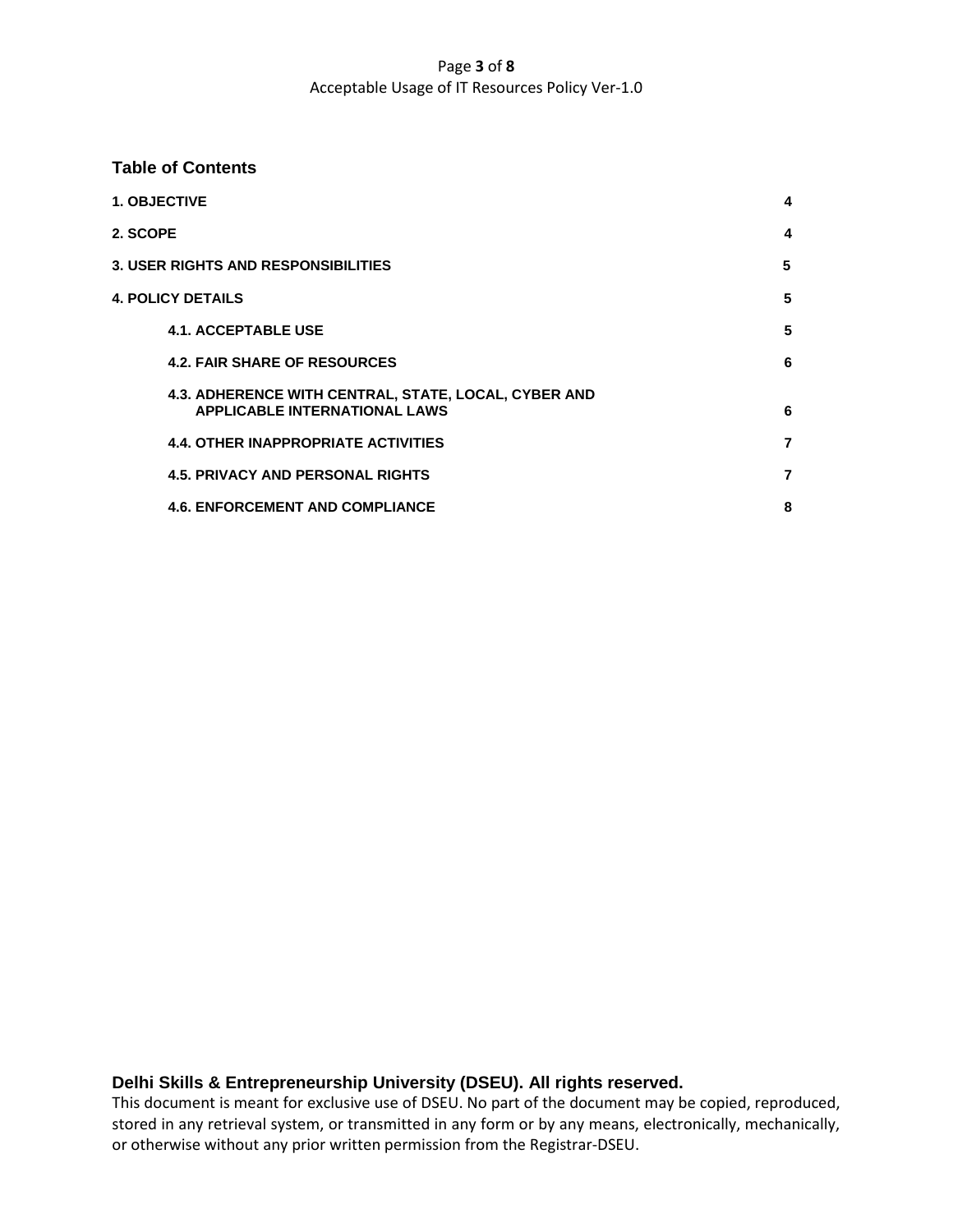#### Page **4** of **8** Acceptable Usage of IT Resources Policy Ver-1.0

## **1. OBJECTIVE**

The computing resources at Delhi Skill & Entrepreneurship University (DSEU) support the educational, instructional, research and administrative activities of the University and the use of these resources is a privilege that is extended to members of the DSEU community. As a user of these services and facilities, DSEU members have access to valuable University resources, sensitive data and to internal and external networks. Consequently, it is important for DSEU community to behave in a responsible, ethical and legal manner.

In general, acceptable use means respecting the rights of other computer users, the integrity of the physical facilities and all pertinent license and contractual agreements. Individuals need to comply with the Acceptable Usage Policy at all times.

Individuals are also subject to Indian central, state, local, cyber and applicable international laws governing many interactions/transactions that may occur through DSEU Network. Applicability of these laws will change in line with amendments made in these laws as incorporated by their respective governing bodies.

This document establishes specific requirements for the use of all computing and network resources at DSEU.

# **2. SCOPE**

This policy applies to all users of computing resources owned or managed by DSEU.

Individuals covered by the policy include (but are not limited to) permanent and visiting faculties, staff (regular & contractual), students, alumni, guests, consultants of the administration, external individuals and organizations accessing network services via any computing facilities.

Computing resources include all the DSEU owned, licensed or subscribed and leased or managed software and hardware and use of DSEU network via a physical or wireless connection, regardless of the ownership of the computer or device connected to the network.

These policies apply to technologies administered in individual departments, the resources administered by administrative departments (such as the Library and Information Technology Services), personally owned computers and devices connected by wire or wireless to DSEU network, and to off-campus computers that connect remotely to the DSEU's network service.

## **Delhi Skills & Entrepreneurship University (DSEU). All rights reserved.**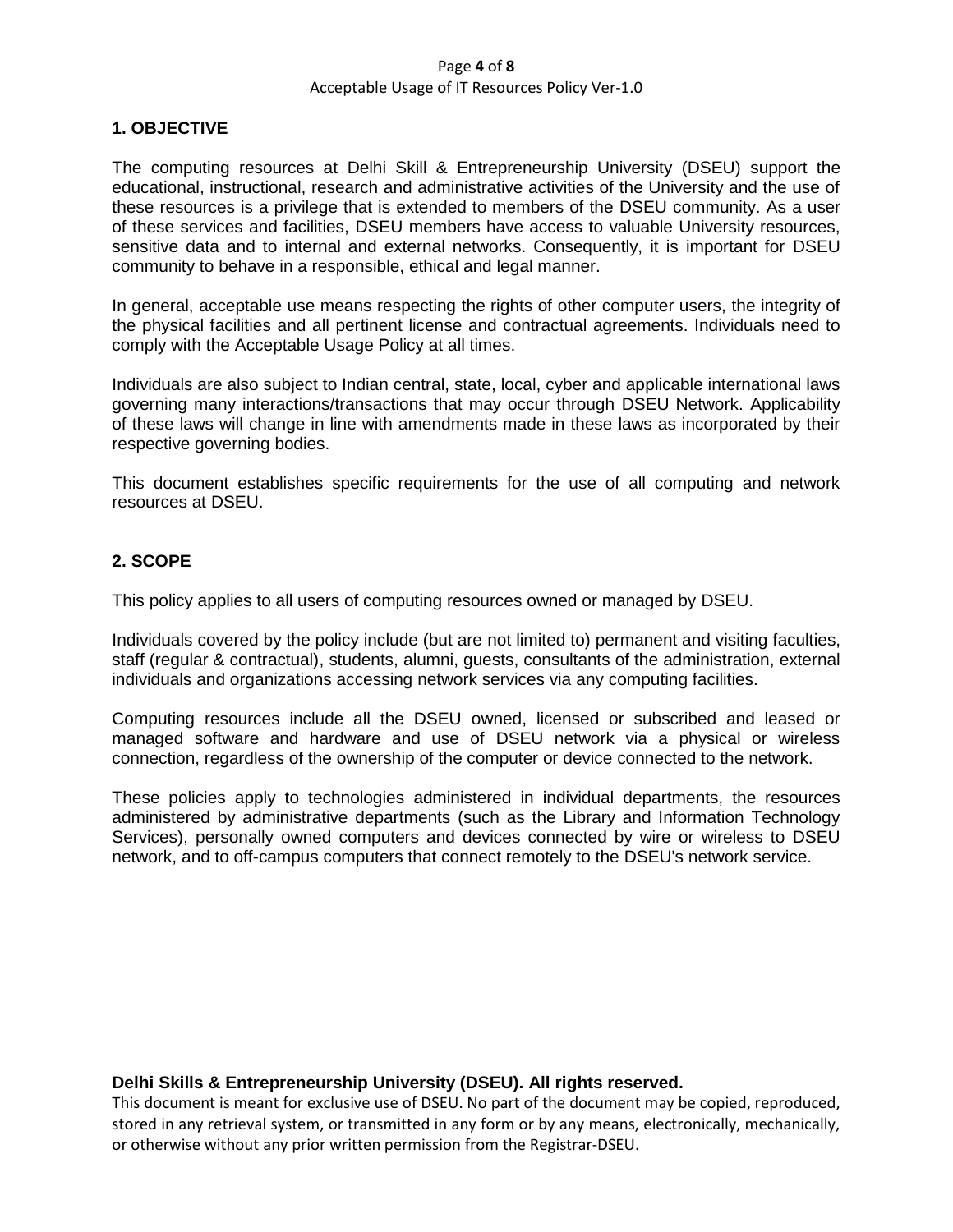#### Page **5** of **8** Acceptable Usage of IT Resources Policy Ver-1.0

# **3. USER RIGHTS AND RESPONSIBILITIES**

As a member of the DSEU community, the University provides you with the use of scholarly and work-related tools, including access to certain computer systems, servers, software and databases, to the campus telephone, and to the internet. You have a reasonable expectation of unobstructed use of these tools, of certain degrees of privacy (which may vary depending on whether you are a faculty or staff member or a student), and of protection from abuse and intrusion by others sharing these resources.

In turn, you are responsible for knowing the regulations and policies of DSEU that apply to appropriate use of DSEU's computing resources and facilities. You are responsible for exercising good judgment in the use of the DSEU's technological and information resources.

As a representative of the DSEU community, you are expected to respect the University's good name in your electronic dealings with those outside the University. Effective security is a team effort involving the participation and support of every member of the University who deals with information or information systems. It is the responsibility of every computer user to know applicable guidelines, and to conduct their activities accordingly.

## **4. POLICY DETAILS**

## **4.1. ACCEPTABLE USE**

The below list provides a framework for activities which are in the category of acceptable use.

**4.1.1.** You should only use the computers, computer accounts, and computer files for which you have authorization. Accessing computers, accounts, files without authorization should be avoided at any cost either physically or though shared resources over network.

**4.1.2.** You should not use another users' account or attempt to capture or guess other users' passwords & trying to login to email, network, applications.

**4.1.3.** You are individually responsible for appropriate use of all resources assigned to you, including the computer, the network address or lan port, software and hardware. Therefore, you are accountable to the University for all use of such resources. As an authorized DSEU user of resources, you should not enable unauthorized users to access the network by using a DSEU computer or a personal computer that is connected to the DSEU network.

**4.1.4.** DSEU is bound by its contractual and license agreements respecting certain third party resources; you are expected to comply with all such agreements when using such resources. You can't violate the rights of any person or company protected by copyright, trade secret, patent or other intellectual property, or similar laws or regulation as this will qualify as illegal downloading. Also installation or distribution of "pirated" or other software products that are not appropriately licensed for use is strictly prohibited.

**4.1.5.** You must configure hardware and software in a way that reasonably prevents unauthorized users from accessing DSEU's network and computing resources. You should

# **Delhi Skills & Entrepreneurship University (DSEU). All rights reserved.**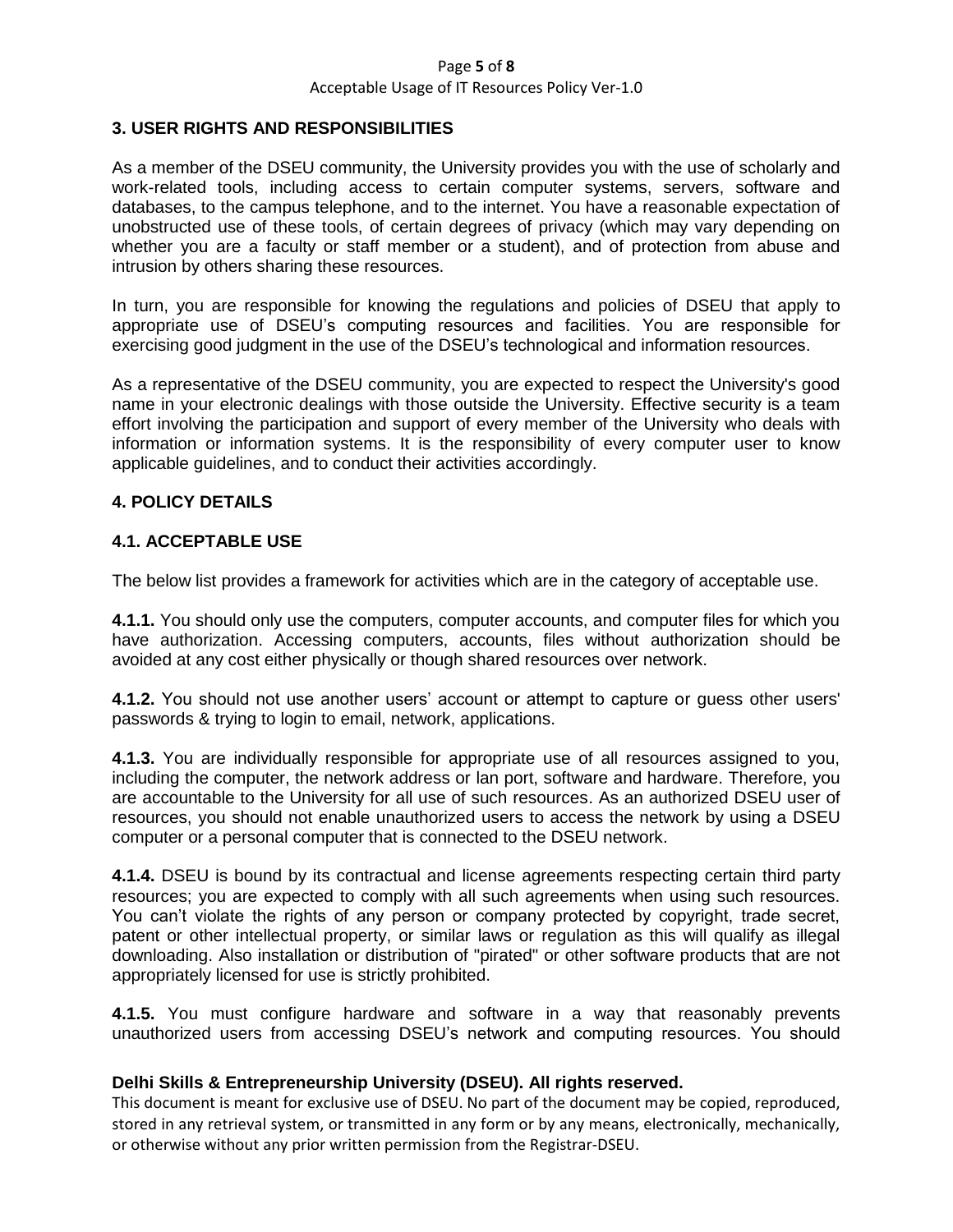#### Page **6** of **8**

## Acceptable Usage of IT Resources Policy Ver-1.0

make reasonable effort to protect your passwords and to secure resources against unauthorized use or access.

**4.1.6.** You should not attempt to access restricted portions of the network, an operating system, security software or other administrative applications without appropriate authorization by the system owner or administrator.

**4.1.7.** You should comply with the policies and guidelines for any specific set of resources to which you have been granted access. When other policies are more restrictive than this policy, the more restrictive policy takes precedence.

**4.1.8.** You should not use DSEU computing or network resources in conjunction with the execution of programs, software, processes, or automated transaction-based commands that are intended to disrupt (or that could reasonably be expected to disrupt) other computer or network users, or damage or degrade performance, software or hardware components of a system.

**4.1.9.** On DSEU network or computing systems, you should not use tools that are normally used to assess security or to attack computer systems or networks (e.g., password 'crackers,' vulnerability scanners, network sniffers, etc.) unless you have been specifically approved and authorized by IT Department.

# **4.2. FAIR SHARE OF RESOURCES**

Information Technology Services and other University departments which operate and maintain computers, network systems and servers, are expected to maintain an acceptable level of performance and must assure that frivolous, excessive, or inappropriate use of the resources by one person or a few people does not degrade performance for others. The campus network, computer clusters, mail servers, Internet bandwidth and other central computing resources are shared widely and are limited, requiring that resources be utilized with consideration for others who also use them. Therefore, the use of any automated processes to gain technical advantage over others in the DSEU community is explicitly forbidden.

The University may choose to set limits on an individual's use of a resource through quotas, time limits, and other mechanisms to ensure that these resources can be used by anyone who needs them.

# **4.3. ADHERENCE WITH CENTRAL, STATE, LOCAL, CYBER AND APPLICABLE INTERNATIONAL LAWS**

As a member of the DSEU community, you are expected to uphold local acts/ordinances and central, state, cyber and applicable international laws. DSEU guidelines related to use of technologies derive from this concern, including laws regarding license, copyright and the protection of intellectual property. As a user of DSEU's computing and network resources you must:

**4.3.1.** Abide by all Central, State, Local, Cyber and applicable International Laws.

# **Delhi Skills & Entrepreneurship University (DSEU). All rights reserved.**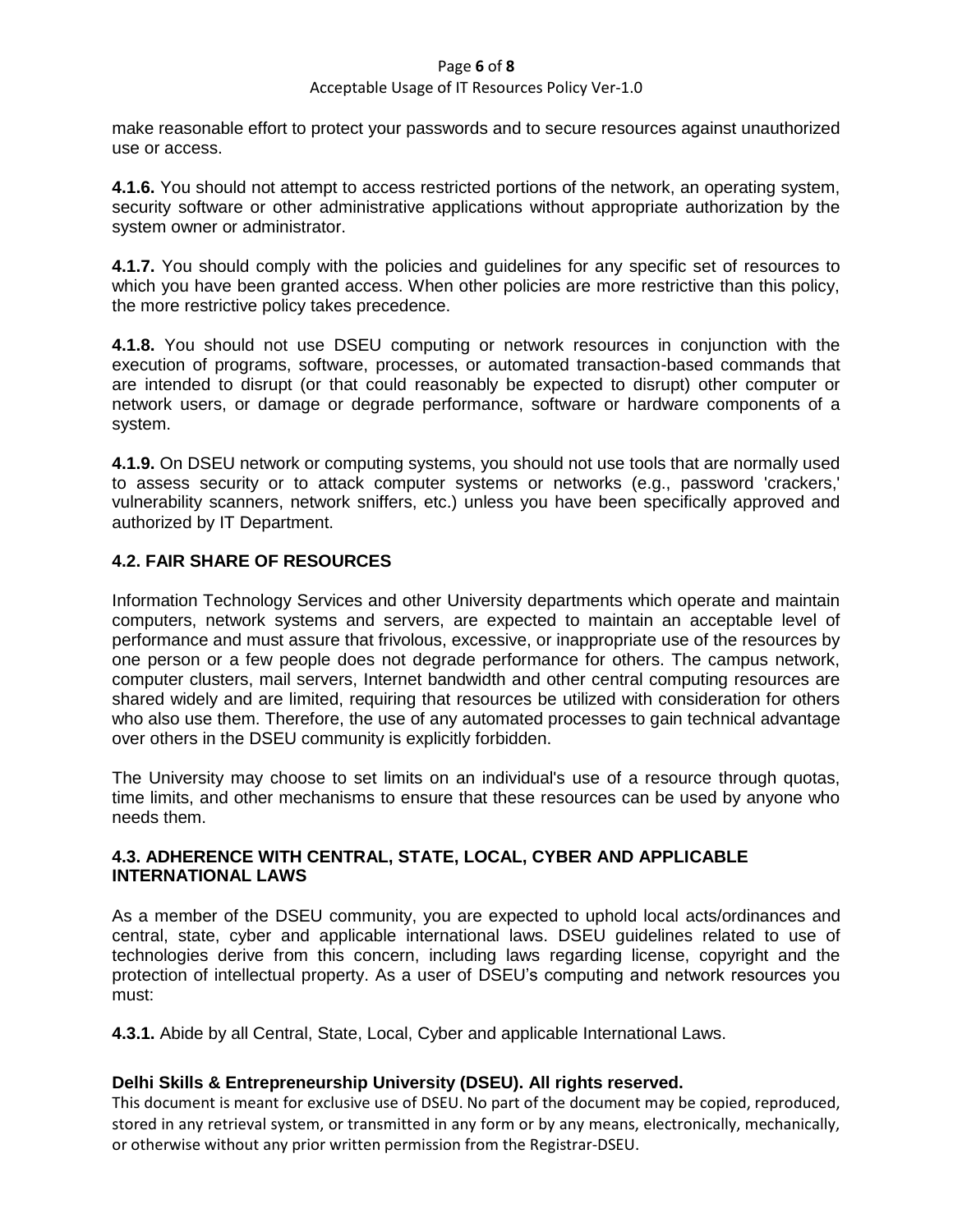## Page **7** of **8**

## Acceptable Usage of IT Resources Policy Ver-1.0

**4.3.2.** Abide by all applicable copyright laws and licenses. DSEU has entered into legal agreements or contracts for many of our software and network resources which require each individual using them to comply with those end user agreements.

**4.3.3.** Observe the copyright law as it applies to music, videos, games, images, texts and other media in both personal use and in production of electronic information as the ease with which electronic materials can be copied, modified and sent over the Internet makes electronic materials extremely vulnerable to unauthorized access, invasion of privacy and copyright infringement.

**4.3.4.** You should not use, copy, or distribute copyrighted works (including but not limited to Web page graphics, sound files, film clips, trademarks, software and logos) unless you have a legal right to use, copy, distribute, or otherwise exploit the copyrighted work. Doing so may provide the basis for disciplinary action, civil litigation and criminal prosecution.

**4.3.5.** You should not use DSEU computing and network resources for illegal activities.

# **4.4. OTHER INAPPROPRIATE ACTIVITIES**

Use DSEU's computing facilities and services for those activities that are consistent with the educational, research and public service mission of the University. Other prohibited activities, but by no means exhaustive, include:

- Activities that would jeopardize the University's tax-exempt status.
- Use of DSEU's computing services and facilities for political purposes.
- Use of DSEU's computing services and facilities for personal economic gain.

# **4.5. PRIVACY AND PERSONAL RIGHTS**

**4.5.1.** All users of the DSEU's network and computing resources are expected to respect the privacy and personal rights of others.

**4.5.2.** You should not access or copy another user's email, data, programs, or other electronic files without the written permission of respective user.

**4.5.3.** You are expected to be professional and respectful when using computing systems to communicate with others; the use of computing resources to libel, slander, or harass any other person is not allowed and could lead to disciplinary action by Registrar of DSEU as well as legal action by those who are the recipient of these actions.

## **4.5.4. Privacy in Email:**

While every effort is made to insure the privacy of DSEU's email users, this may not always be possible.

In addition, since faculty and staff members are granted use of electronic information systems and network services to conduct University business, there may be instances when the

# **Delhi Skills & Entrepreneurship University (DSEU). All rights reserved.**